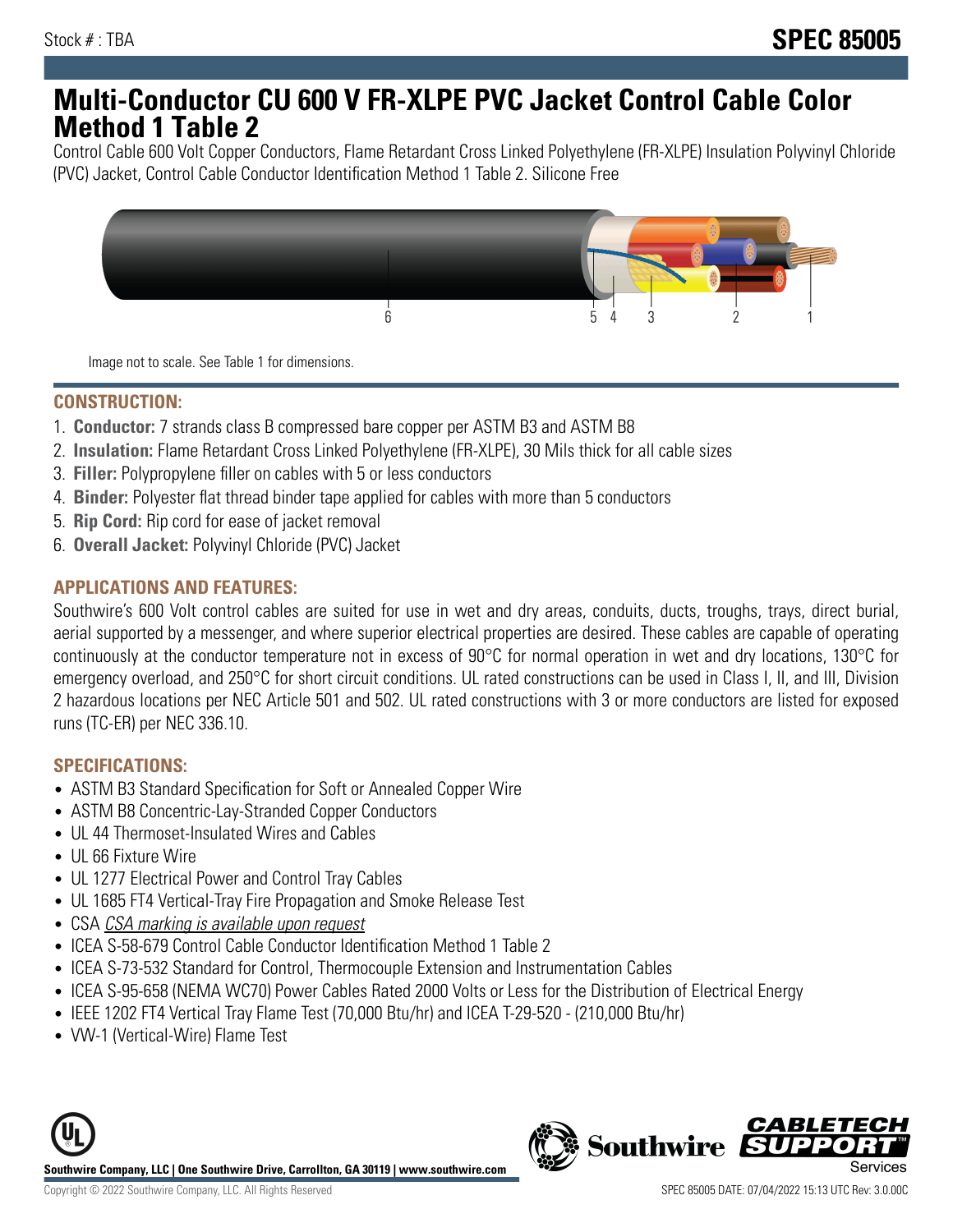### **SAMPLE PRINT LEGEND:**

#### UL Listed

SOUTHWIRE {UL} XX AWG X/C FR-XLPE CDRS 90C PVC JKT 600V TYPE TC-ER SUN. RES. DIRECT BURIAL YEAR {SEQUENTIAL FOOTAGE MARKS} SEQ FEET

#### Non UL Listed

SOUTHWIRE XX AWG X/C FR-XLPE CDRS 90C PVC JKT 600V SUN. RES. DIRECT BURIAL YEAR {SEQUENTIAL FOOTAGE MARKS} SEQ FEET

**Southwire Company, LLC | One Southwire Drive, Carrollton, GA 30119 | www.southwire.com (New Southwire SUPPORTING Services**